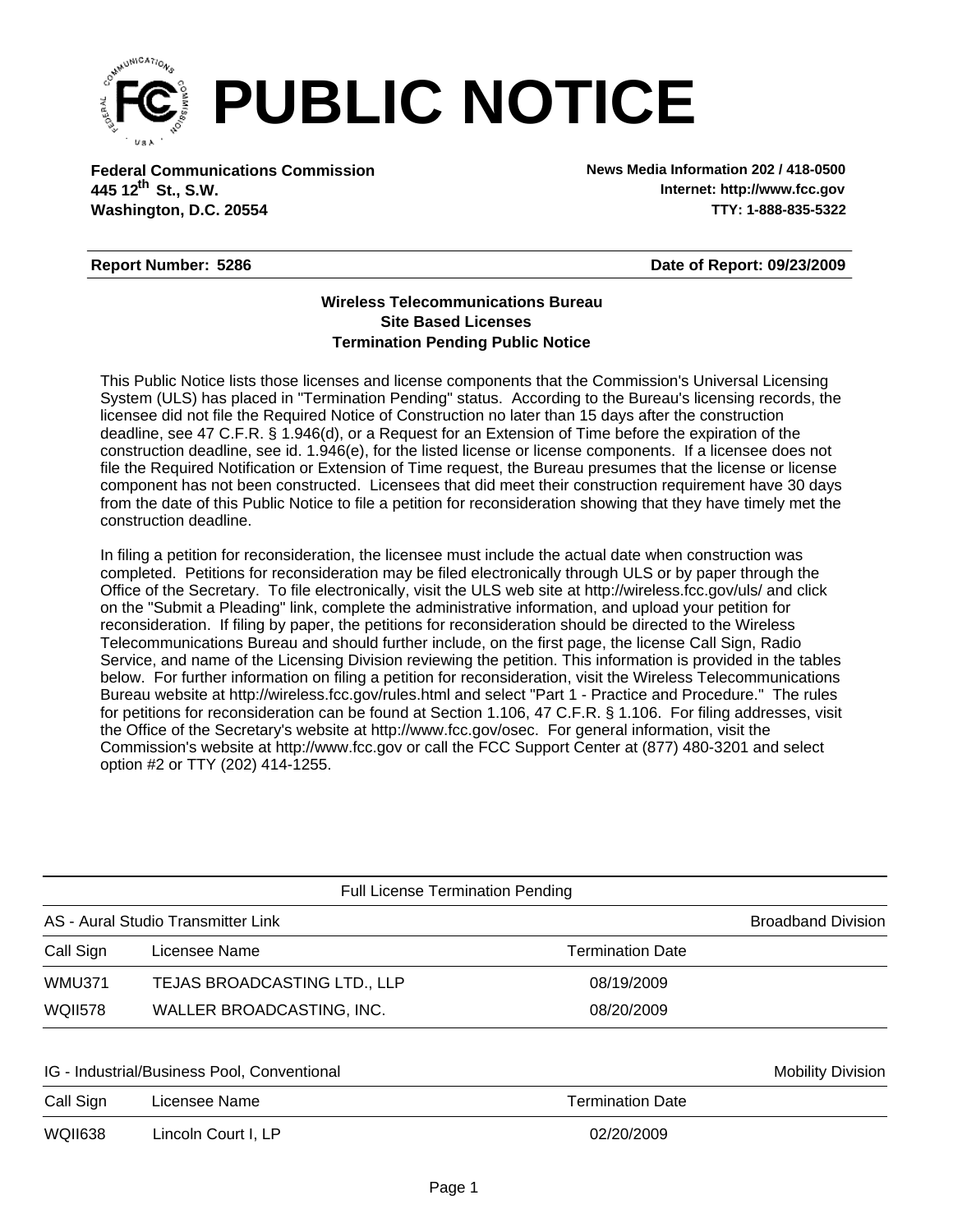| Page 2 |  |
|--------|--|

| <b>Full License Termination Pending</b>     |                                          |                         |  |  |  |  |
|---------------------------------------------|------------------------------------------|-------------------------|--|--|--|--|
| IG - Industrial/Business Pool, Conventional | <b>Mobility Division</b>                 |                         |  |  |  |  |
| Call Sign                                   | Licensee Name                            | <b>Termination Date</b> |  |  |  |  |
| WQJE806                                     | CALIFORNIA STATE UNIVERSITY              | 08/14/2009              |  |  |  |  |
| WQJE941                                     | MID-AMERICA SECURITY SYSTEMS, INC.       | 08/15/2009              |  |  |  |  |
| WQJF251                                     | ALASKA GOLD COMPANY EXPLORATION DIVISION | 08/18/2009              |  |  |  |  |

| WQJF393 | John Manville                                | 08/19/2009 |
|---------|----------------------------------------------|------------|
| WQJF469 | Oilfield Services Company                    | 08/19/2009 |
| WQJF571 | BUILDING HOPE-A CHARTER SCHOOL FACILITIES FU | 08/20/2009 |

MG - Microwave Industrial/Business Pool and Broadband Division

| Call Sign | Licensee Name                      | <b>Termination Date</b> |
|-----------|------------------------------------|-------------------------|
| WQHP451   | CLEARWIRE SPECTRUM HOLDINGS II LLC | 08/14/2009              |
| WQHP452   | CLEARWIRE SPECTRUM HOLDINGS II LLC | 08/19/2009              |

| <b>Location Termination Pending</b> |
|-------------------------------------|
|-------------------------------------|

| Call Sign | Licensee Name | City     | State     | <b>Location Termination</b> |      |
|-----------|---------------|----------|-----------|-----------------------------|------|
|           |               | -atitude | Longitude |                             | Date |

|                        | <b>Frequency Termination Pending</b>               |                  |                               |                 |   |                           |
|------------------------|----------------------------------------------------|------------------|-------------------------------|-----------------|---|---------------------------|
|                        | CF - Common Carrier Fixed Point to Point Microwave |                  |                               |                 |   | <b>Broadband Division</b> |
| Call Sign<br>Stn Class | Licensee Name<br>Lower/Upper Frequency             | City<br>Latitude | State<br>Longitude            | Loc./<br>Path # | # | Ant. Termination<br>Date  |
| WQBH247                | Union Telephone Company                            | <b>CHEYENNE</b>  | WY                            |                 |   | 08/15/2009                |
| <b>FXO</b>             | 6705.00000000                                      | 41-22-57.0 N     | $104 - 52 - 23.0 \text{ W}$ 3 |                 |   |                           |

| IG - Industrial/Business Pool, Conventional |                                        |                        |                    |                | <b>Mobility Division</b> |                     |
|---------------------------------------------|----------------------------------------|------------------------|--------------------|----------------|--------------------------|---------------------|
| Call Sign<br><b>Stn Class</b>               | Licensee Name<br>Lower/Upper Frequency | City<br>Latitude       | State<br>Longitude | Loc.<br>Path # | Ant.<br>#                | Termination<br>Date |
| <b>KDG651</b>                               | Clement, Tracy                         | <b>Grand Meadow MN</b> |                    |                |                          | 08/18/2009          |
| FB <sub>2</sub>                             | 452.81250000                           | 43-38-34.0 N           | 92-31-36.0 W       |                |                          |                     |
| <b>KDG651</b>                               | Clement, Tracy                         |                        |                    | 3              |                          | 08/18/2009          |
| <b>MO</b>                                   | 452.81250000                           |                        | $- -$              |                |                          |                     |
| <b>KDG651</b>                               | Clement, Tracy                         |                        |                    | 3              |                          | 08/18/2009          |
| MO                                          | 457.81250000                           |                        |                    |                |                          |                     |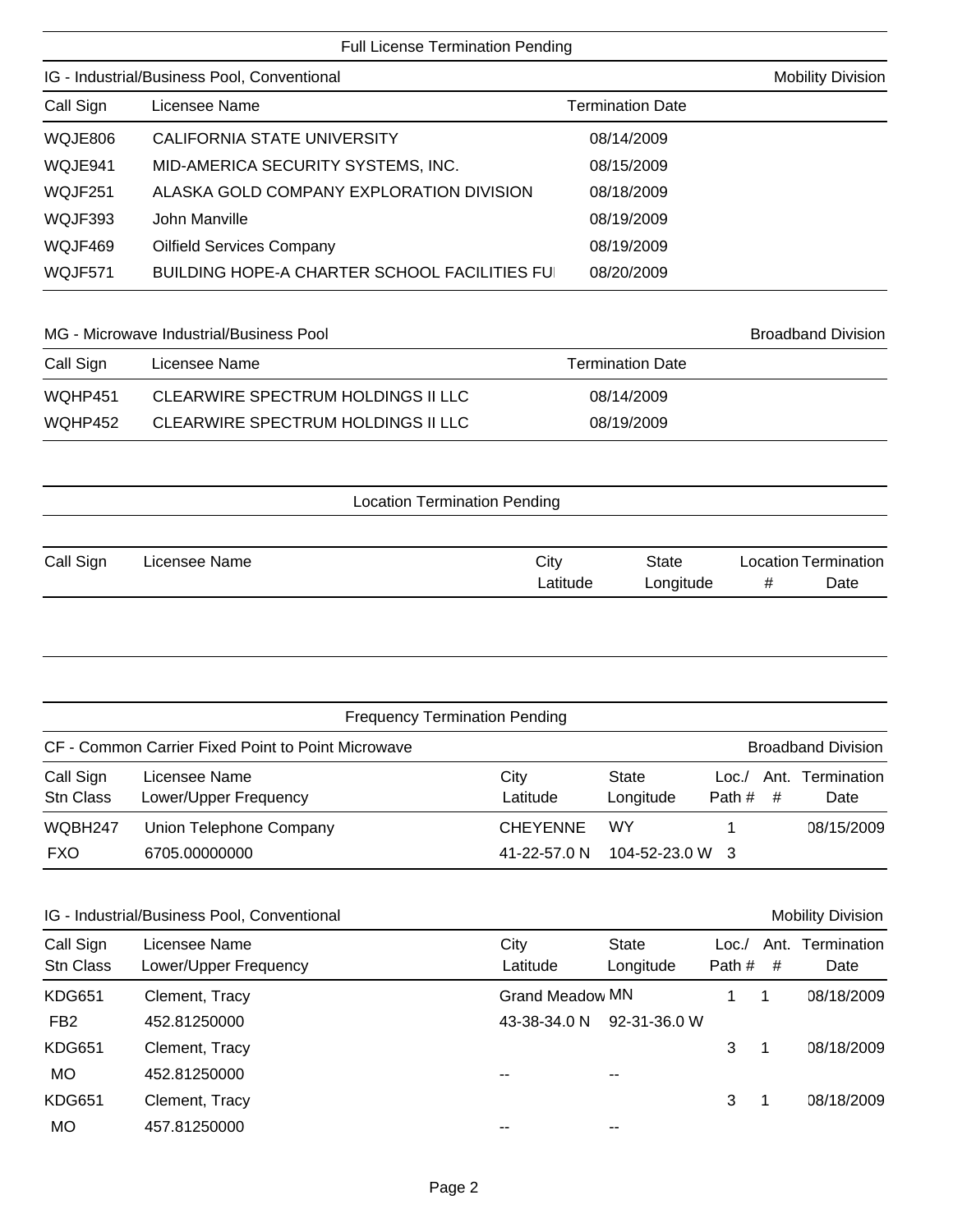|                 | IG - Industrial/Business Pool, Conventional |                           |              |                |              | <b>Mobility Division</b> |
|-----------------|---------------------------------------------|---------------------------|--------------|----------------|--------------|--------------------------|
| Call Sign       | Licensee Name                               | City                      | <b>State</b> | Loc./          |              | Ant. Termination         |
| Stn Class       | Lower/Upper Frequency                       | Latitude                  | Longitude    | Path #         | #            | Date                     |
| <b>KDG651</b>   | Clement, Tracy                              | <b>Grand Meadow MN</b>    |              | $\overline{4}$ | 1            | 08/18/2009               |
| <b>MO</b>       | 451.86250000                                | 43-38-34.2 N 92-31-35.3 W |              |                |              |                          |
| <b>KDG651</b>   | Clement, Tracy                              | <b>Grand Meadow MN</b>    |              | 4              | 1            | 08/18/2009               |
| <b>MO</b>       | 451.96250000                                | 43-38-34.2 N 92-31-35.3 W |              |                |              |                          |
| <b>KDG651</b>   | Clement, Tracy                              | <b>Grand Meadow MN</b>    |              | 4              | 1            | 08/18/2009               |
| <b>MO</b>       | 456.86250000                                | 43-38-34.2 N              | 92-31-35.3 W |                |              |                          |
| <b>WPNS840</b>  | ADESA LEXINGTON INC                         | <b>LEXINGTON</b>          | KY           | $\mathbf 1$    | 1            | 08/18/2009               |
| <b>MO</b>       | 451.18750000                                | 37-57-0.3 N               | 84-21-59.8 W |                |              |                          |
| <b>WPNS840</b>  | ADESA LEXINGTON INC                         | <b>LEXINGTON</b>          | <b>KY</b>    | 1              | 1            | 08/18/2009               |
| <b>MO</b>       | 451.23750000                                | 37-57-0.3 N               | 84-21-59.8 W |                |              |                          |
| <b>WPNS840</b>  | ADESA LEXINGTON INC                         | <b>LEXINGTON</b>          | <b>KY</b>    | 1              | 1            | 08/18/2009               |
| <b>MO</b>       | 451.41250000                                | 37-57-0.3 N               | 84-21-59.8 W |                |              |                          |
| <b>WPNS840</b>  | ADESA LEXINGTON INC                         | <b>LEXINGTON</b>          | KY           | 1              | 1            | 08/18/2009               |
| <b>MO</b>       | 451.43750000                                | 37-57-0.3 N               | 84-21-59.8 W |                |              |                          |
| <b>WPNS840</b>  | ADESA LEXINGTON INC                         | <b>LEXINGTON</b>          | KY           | 1              | 1            | 08/18/2009               |
| <b>MO</b>       | 451.48750000                                | 37-57-0.3 N               | 84-21-59.8 W |                |              |                          |
| <b>WPNS840</b>  | ADESA LEXINGTON INC                         | <b>LEXINGTON</b>          | <b>KY</b>    | 1              | 1            | 08/18/2009               |
| <b>MO</b>       | 451.56250000                                | 37-57-0.3 N               | 84-21-59.8 W |                |              |                          |
| <b>WPNS840</b>  | ADESA LEXINGTON INC                         | <b>LEXINGTON</b>          | KY           | 1              | 1            | 08/18/2009               |
| <b>MO</b>       | 451.61250000                                | 37-57-0.3 N               | 84-21-59.8 W |                |              |                          |
| <b>WPNS840</b>  | ADESA LEXINGTON INC                         | <b>LEXINGTON</b>          | <b>KY</b>    | 1              | 1            | 08/18/2009               |
| <b>MO</b>       | 451.63750000                                | 37-57-0.3 N               | 84-21-59.8 W |                |              |                          |
| <b>WPNS840</b>  | ADESA LEXINGTON INC                         | <b>LEXINGTON</b>          | KY           | 1              | 1            | 08/18/2009               |
| <b>MO</b>       | 451.66250000                                | 37-57-0.3 N               | 84-21-59.8 W |                |              |                          |
| <b>WPNS840</b>  | ADESA LEXINGTON INC                         | <b>LEXINGTON</b>          | KY.          | 1              | $\mathbf{1}$ | 08/18/2009               |
| <b>MO</b>       | 452.41250000                                | 37-57-0.3 N               | 84-21-59.8 W |                |              |                          |
| WPPA706         | CAIRO DURHAM CENTRAL SCHOOL DISTRICT DURHAM |                           | <b>NY</b>    | 1              | 1            | 08/18/2009               |
| FB <sub>2</sub> | 463.63750000                                | 42-20-25.3 N              | 74-3-42.5 W  |                |              |                          |
| WPPA706         | CAIRO DURHAM CENTRAL SCHOOL DISTRICT        |                           |              | 3              | $\mathbf{1}$ | 08/18/2009               |
| <b>MO</b>       | 463.63750000                                |                           |              |                |              |                          |
| WPPA706         | CAIRO DURHAM CENTRAL SCHOOL DISTRICT        |                           |              | 3              | $\mathbf{1}$ | 08/18/2009               |
| <b>MO</b>       | 468.63750000                                |                           |              |                |              |                          |
| <b>WQIW266</b>  | <b>CONTI ELECTRIC INC</b>                   | North Las Vega NV         |              | $\mathbf{2}$   | 1            | 08/15/2009               |
| FB <sub>2</sub> | 463.57500000                                | 36-8-15.6 N               | 115-9-32.4 W |                |              |                          |
| <b>WQIW266</b>  | <b>CONTI ELECTRIC INC</b>                   |                           |              | 3              | $\mathbf{1}$ | 08/15/2009               |
| <b>MO</b>       | 463.57500000                                |                           |              |                |              |                          |
| <b>WQIW266</b>  | <b>CONTI ELECTRIC INC</b>                   |                           |              | 3              | $\mathbf{1}$ | 08/15/2009               |
| <b>MO</b>       | 468.57500000                                |                           |              |                |              |                          |
|                 |                                             |                           |              |                |              |                          |